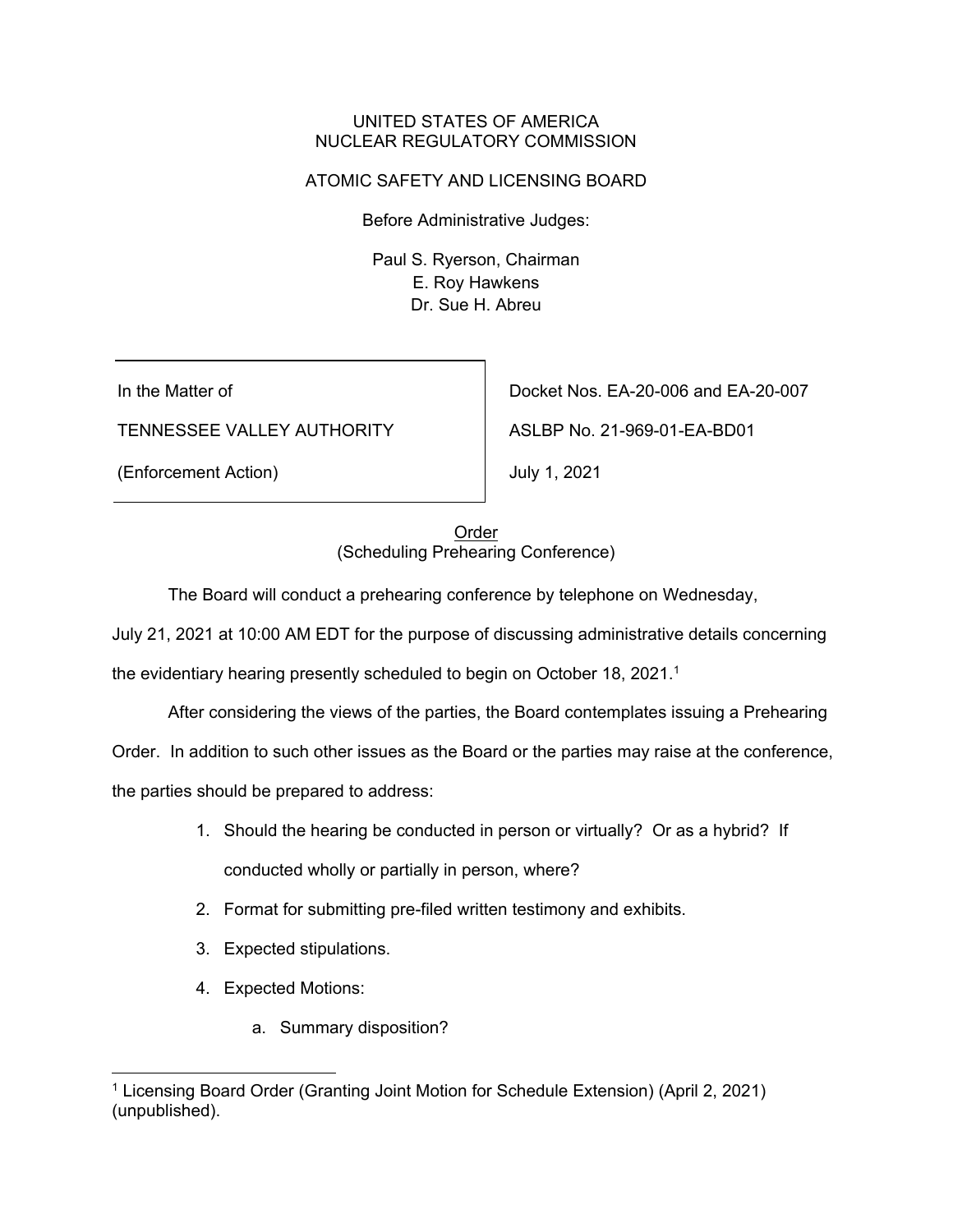- b. Motions in limine?
- c. Other?
- 5. The Board presently expects that all witnesses who submit pre-filed written testimony will be available for oral examination. The parties should not expect joint motions to excuse one or more witnesses will necessarily be granted, as the Board may wish to examine a witness regardless of whether opposing counsel waives cross-examination.
- 6. Does either party intend to invoke Rule 615 of the Federal Rules of Evidence, concerning the prevention of witnesses from hearing the testimony of prior witnesses?

Insofar as practicable, the parties are encouraged to confer and to be prepared to present joint recommendations on such issues.

The Board's law clerk, Ian Curry, will send an e-mail to counsel containing the telephone number and passcode for participating in the prehearing conference. Members of the public or media who wish to listen to the conference call may do so, and should contact Mr. Curry by email at Ian.Curry@nrc.gov for the requisite information.

It is so ORDERED.

FOR THE ATOMIC SAFETY AND LICENSING BOARD

 $\sum_{i=1}^n$ */RA/*

Paul S. Ryerson, Chairman ADMINISTRATIVE JUDGE

Rockville, Maryland July 1, 2021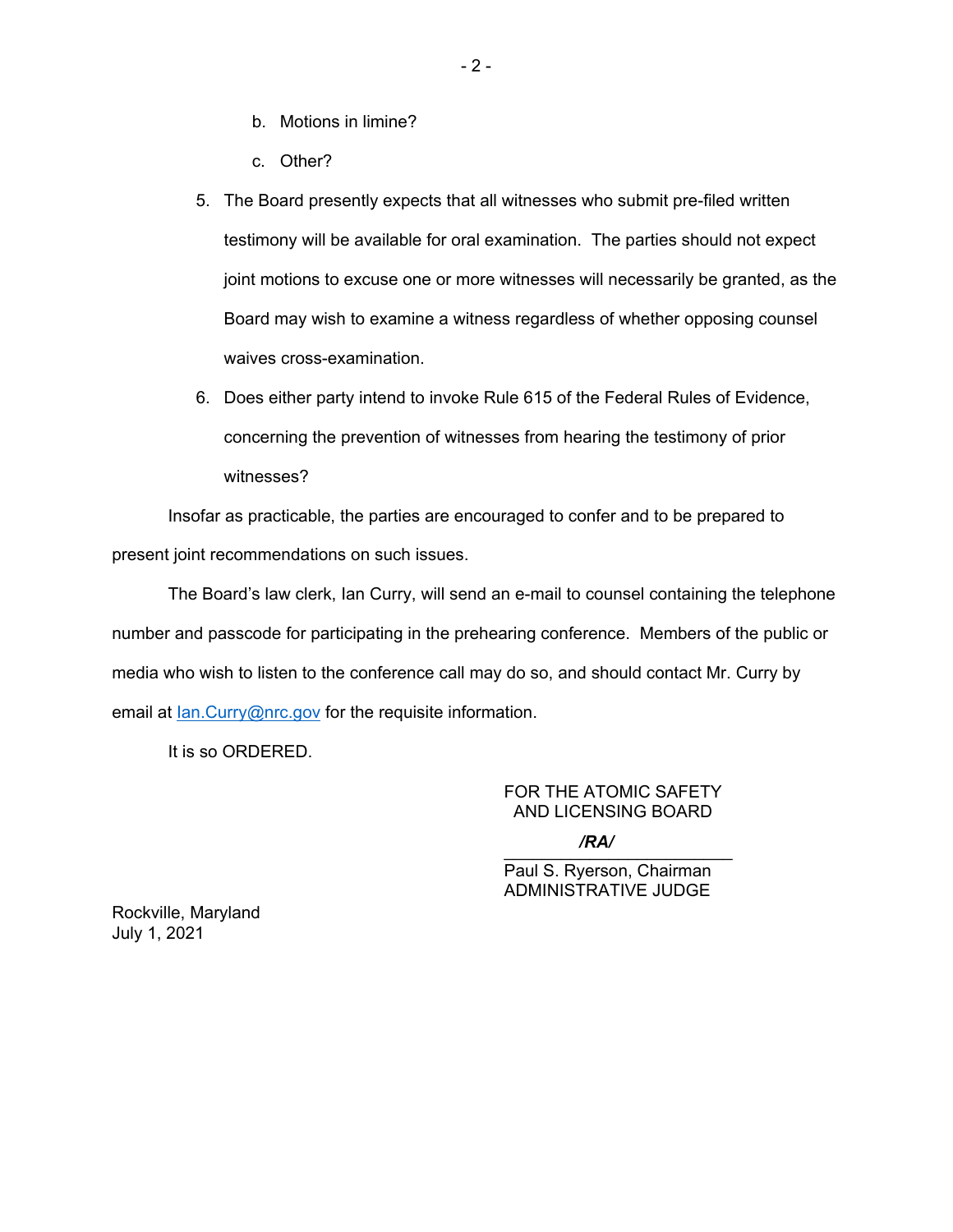## UNITED STATES OF AMERICA NUCLEAR REGULATORY COMMISSION

In the Matter of

 $)$ 

 $)$ 

(Enforcement Action) )

TENNESSEE VALLEY AUTHORITY ) Docket Nos. EA-20-006 and 20-007-EA

## CERTIFICATE OF SERVICE

I hereby certify that copies of the foregoing **Order (Scheduling Prehearing Conference)** have been served upon the following persons by Electronic Information Exchange.

U.S. Nuclear Regulatory Commission Office of Commission Appellate Adjudication Mail Stop: O-16B33 Washington, DC 20555-0001 E-mail: ocaamail@nrc.gov

U.S. Nuclear Regulatory Commission Atomic Safety and Licensing Board Panel Mail Stop: T-3F23 Washington, DC 20555-0001

Paul S. Ryerson, Chairman Administrative Judge

E. Roy Hawkens Chief Administrative Judge

Dr. Sue H. Abreu Administrative Judge

Ian Curry, Law Clerk

E-mail: paul.ryerson@nrc.gov roy.hawkens@nrc.gov sue.abreu@nrc.gov ian.curry@nrc.gov

U.S. Nuclear Regulatory Commission Office of the Secretary of the Commission Mail Stop: O-16B33 Washington, DC 20555-0001 E-mail: hearingdocket@nrc.gov

U.S. Nuclear Regulatory Commission Office of the General Counsel Mail Stop - O-14A44 Washington, DC 20555-0001 Joe Gillespie, Esq. Sara Kirkwood, Esq. Mauri Lemoncelli, Esq. Joseph McManus, Esq. Patrick Moulding, Esq. Kevin Roach, Esq. Thomas Steinfeldt, Esq. Brian Newell, Paralegal Stacy Schumann, Paralegal E-mail: joe.gillespie@nrc.gov sara.kirkwood@nrc.gov mauri.lemoncelli@nrc.gov joseph.mcmanus@nrc.gov patrick.moulding@nrc.gov kevin.roach@nrc.gov thomas.steinfeldt@nrc.gov brian.newell@nrc.gov stacy.schumann@nrc.gov